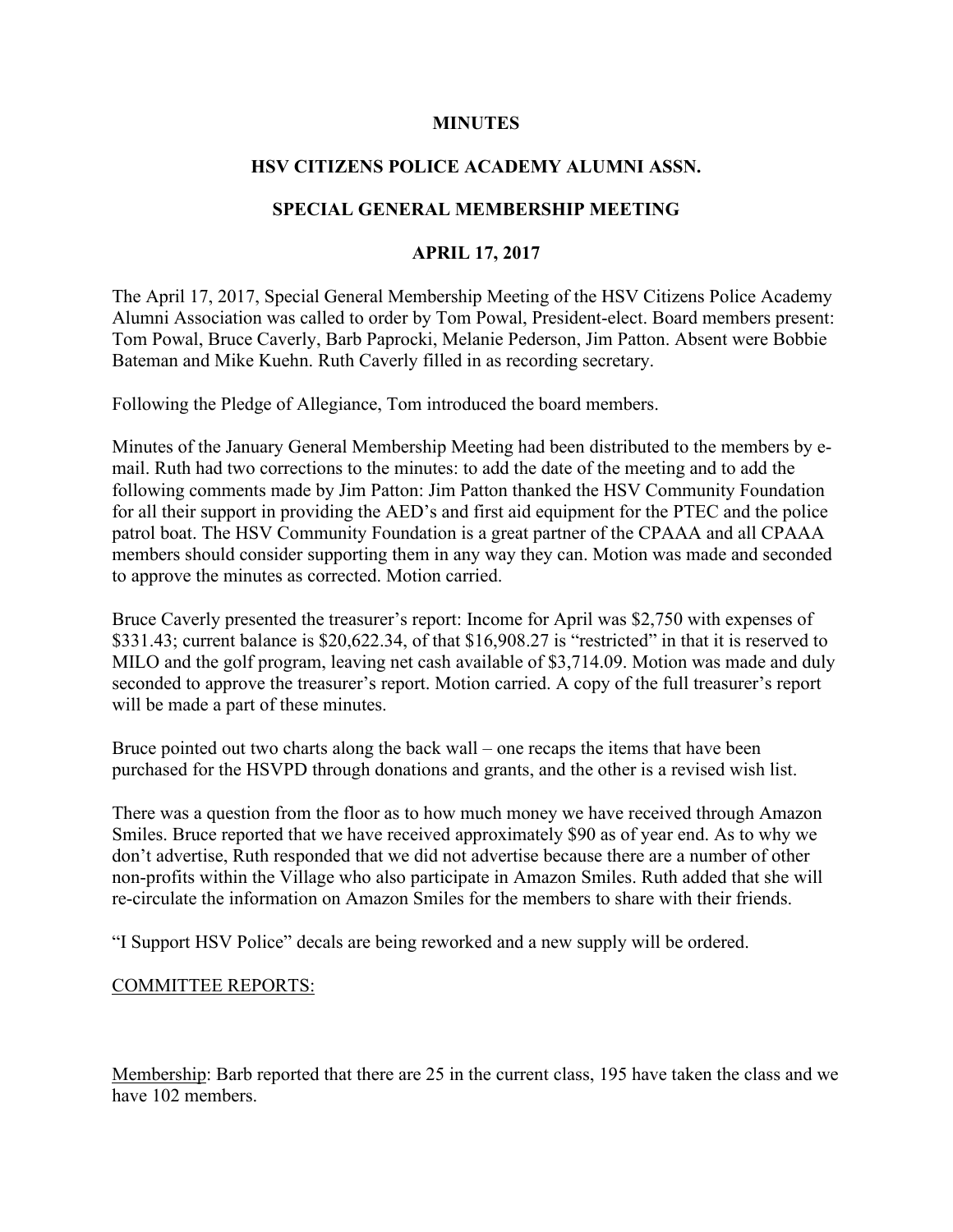Volunteer: Ruth extended thanks to those who have and continue to volunteer. She needs one volunteer for the 10 a.m. shift for Drug Take Back Day on April 29. We are set for volunteers for the Chamber Expo of May 5. Bob Cunningham volunteered for the 10 a.m. slot on the  $29<sup>th</sup>$ .

Fund Raising: Jim Patton provided the following information –

- The Alumni Association has provided over \$15,000 in goods and services to HSVPD since its inception in 2015
- The MILO program has not been forgotten we are still moving forward
- Finger print equipment two grants have been submitted. The goal is fingerprint the kids in the Village, Jessieville and Finger Lake school districts and those home schooled, as well as older residents who may have dementia/alzheimers. He added that the VFW, who now finger print first graders, may want to partner with us.

Events: We continue to participate at the Newcomer's Coffees and one future event is a volunteer recognition and appreciation dinner for HSVPD. More information on that later.

Nominating committee: Tom Powal announced that nominations were now open for the following positions: president-elect, secretary, membership, publicity/marketing.

The election of board members will be on September 18, 2017. Any nominations must be submitted to the nominating committee by August 1, 2017, as the slate of nominees must be sent to the membership no later than one month prior to the meeting.

# NEW BUSINESS:

- 1. The association's brochure is being revised.
- 2. Chief Middleton presented an overview of the Sheriff's meeting, which they hope to hold quarterly.
- 3. Some board members and Chief Middleton met with Congressman Bruce Westerman and a couple of his aides at the PTEC. Areas discussed included law enforcement needs, grant research, and the economic impact HSV has on the local area.
- 4. Ruth reminded the members that PTEC is available for the rental rate of \$80 for a minimum of four hours, rental can be arranged with Craig at the CCC, and CCC does not provide set up or take down services.
- 5. The Golf Outing Tom Powal presented a recap of the golf outing to be held to coincide with National Police Week
	- a. May  $17<sup>th</sup>$  at Ponce
	- b. Mulligan's providing lunch for golfers and volunteers hot dogs and chips; CPAAA will provide soft drinks and water
	- c. Need a minimum of 20 teams, can go up to 30; currently have five (5) foursomes